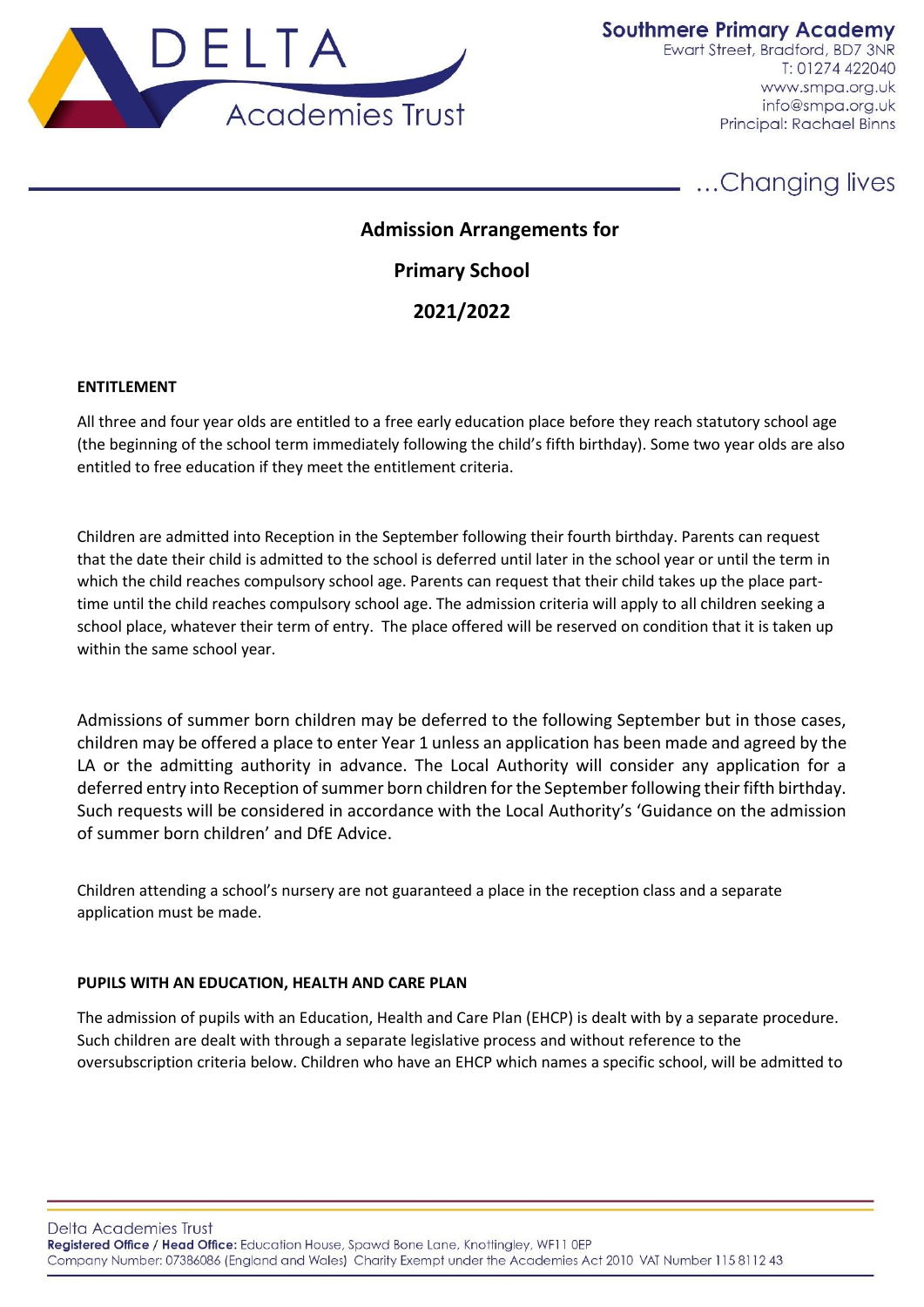that school.

## **TIE BREAK**

When demand exceeds places in any of the following policies, the distance between the child's home and school, measured by a straight-line distance from the Ordnance Survey address point of the home to the main entrance to the school building, will be used to decide who is given a place; those living nearest being given the available places. Where the offer of places to applicants with equi-distant addresses would lead to oversubscription, the decision of who will be offered the place will be made by random selection.

## **MULTIPLE BIRTHS**

Where a parent of multiple births (twins, triplets etc) request admission and only one of the siblings can be offered a place, the remaining siblings will also be offered places above the admission number.

## **ADMISSION POLICIES**

Where the number of preferences for a school exceeds the number of places available, priority will be given to children in the following categories:

- 1 Looked after children or children who were previously looked after but ceased to be so because they were adopted or became subject to a child arrangements or special guardianship order (*see Note 1*).
- 2 Children who were Previously Looked After Children outside of England and Wales who were adopted *(see Note 2)*
- 3 Children who have **exceptional** social or medical needs, supported by a written recommendation from the child's paediatrician/consultant or professional from Children's Services. The letter must explain why the school is the only suitable school to meet the child's needs and why no other school could provide the appropriate support for the child.
- 4 Sisters and brothers of children living at the same address, who are at present on roll at the school, and will still be attending the school at the time of admission (*see Note 3*).
- 5 All other children.